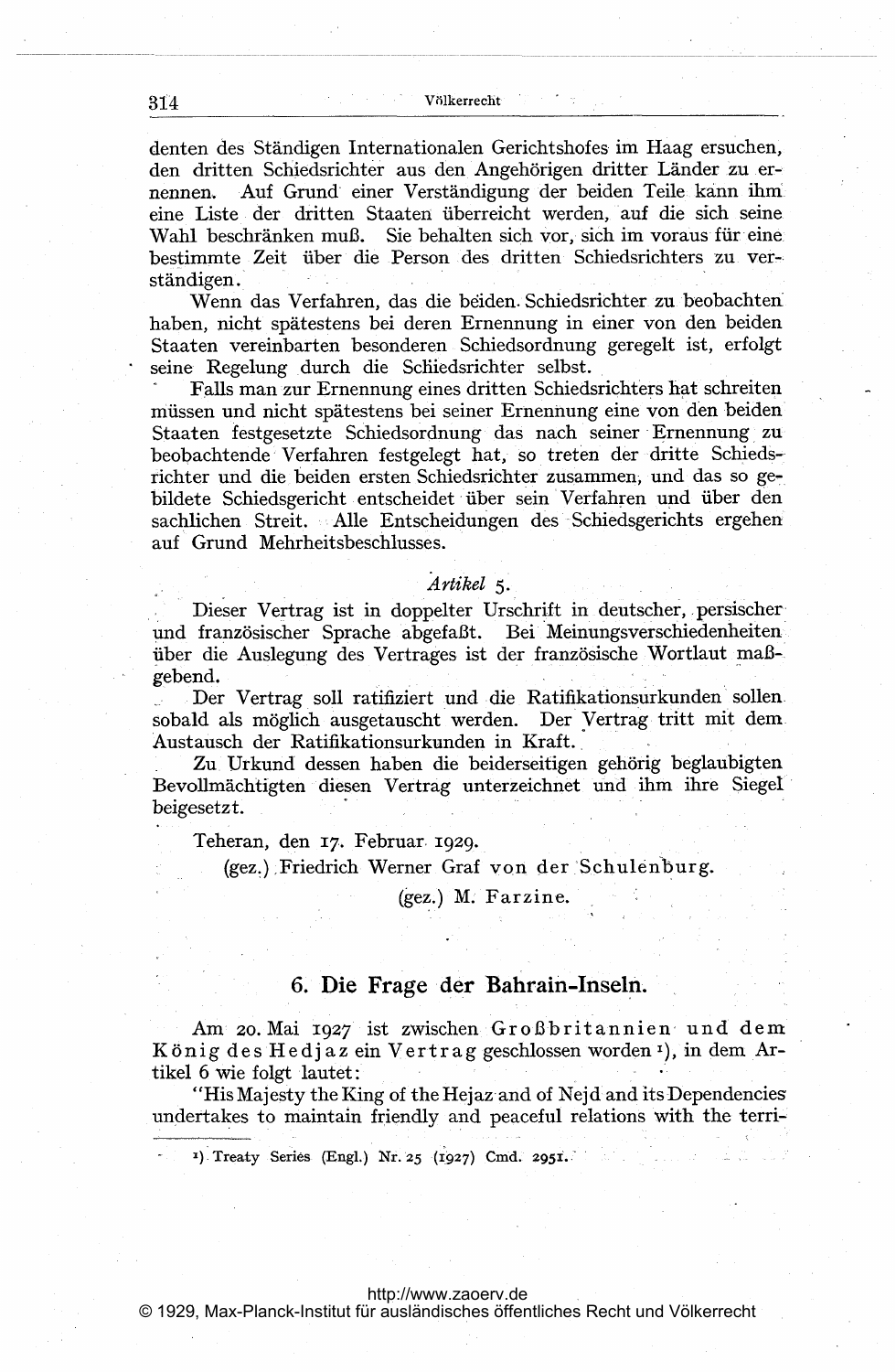tories of Kuwait and Bahrain, and with the Sheikhs of Qatar and the Oman Coast, who are in special treaty relations with His Britannic Majesty's Government."

Persien, das die Insel Bahrain als persischen Besitz beansprucht, protestierte gegen diesen Artikel durch Note vom 22. Dez. 1927 an die englische Regierung. Nach Wiedergabe des fraglichen Vertragsartikels fährt die Note fort: $2$ )

"As Bahrain is incontestably a Persian possession and, as upon the conclusion of the special agreement between the British Government and the Sheikhs of Bahrain, the Persian Government rightly protested against that agreement, and Lord Clarendon in his reply to the Persian Minister in London, dated April 29, 1869, officially recognized the justice of that protest, your Excellency will agree that the above-mentioned article, so far as it concerns Bahrain, constitutes an infringement of the territorial integrity of Persia and is incompatible with the good relations which have always existed between two friendly neighbour States.

The Persian Government therefore protests emphatically against the part of the Treaty referred to and looks to the British Government to take steps without delay to nullify its effects.

I would add for your Excellency's information that, Persia being a member of the League of Nations, the Persian Government in virtue of article to of the Covenant which guarantees the territorial integrity of the States members of the League, has communicated a copy of this letter to the League in order that its protest may be brought to the latter's knowledge.

> (Signed) Pakrevan, in charge of the Ministry of Foreign Affairs."

Am 18. Januar 1928 antwortete Sir Austen Chamberlain, daß die britische Regierung die Souveränität Persiens über die Bahrain-Inseln nicht anerkennen könne, seit 1783 habe Persien niemals wirksame Herrschaft ('effective control') über diese Inseln ausgeübt; ferner habe Großbritannien (entgegen den persischen Behauptungen) niemals die persische Souveränität über die Bahrain-Inseln anerkannt, aber auch wenn dies der Fall gewesen wäre, würde Persien keine Souveränitätsrechte daraus herleiten können; weiter bestünden seit mehr als einem Jahrhundert Vertragsbeziehungen zwischen Großbritannien und dem Herrscher von Bahrain, ungeachtet der persischen Proteste gegen dessen Selbständigkeit.

Chamberlains Note lautet: 3)

"Sir.

I have the honour to acknowledge the receipt of your note of the 26th November, containing the formal protest which the Persian Gov-

<sup>2</sup>) Eur. Ec. and Pol. Sur. Bd. III Nr. 8 S. 247.

3) Eur. Ec. and Pol. Sur. Bd. III Nr. 14 S. 480.

### http://www.zaoerv.de

© 1929, Max-Planck-Institut für ausländisches öffentliches Recht und Völkerrecht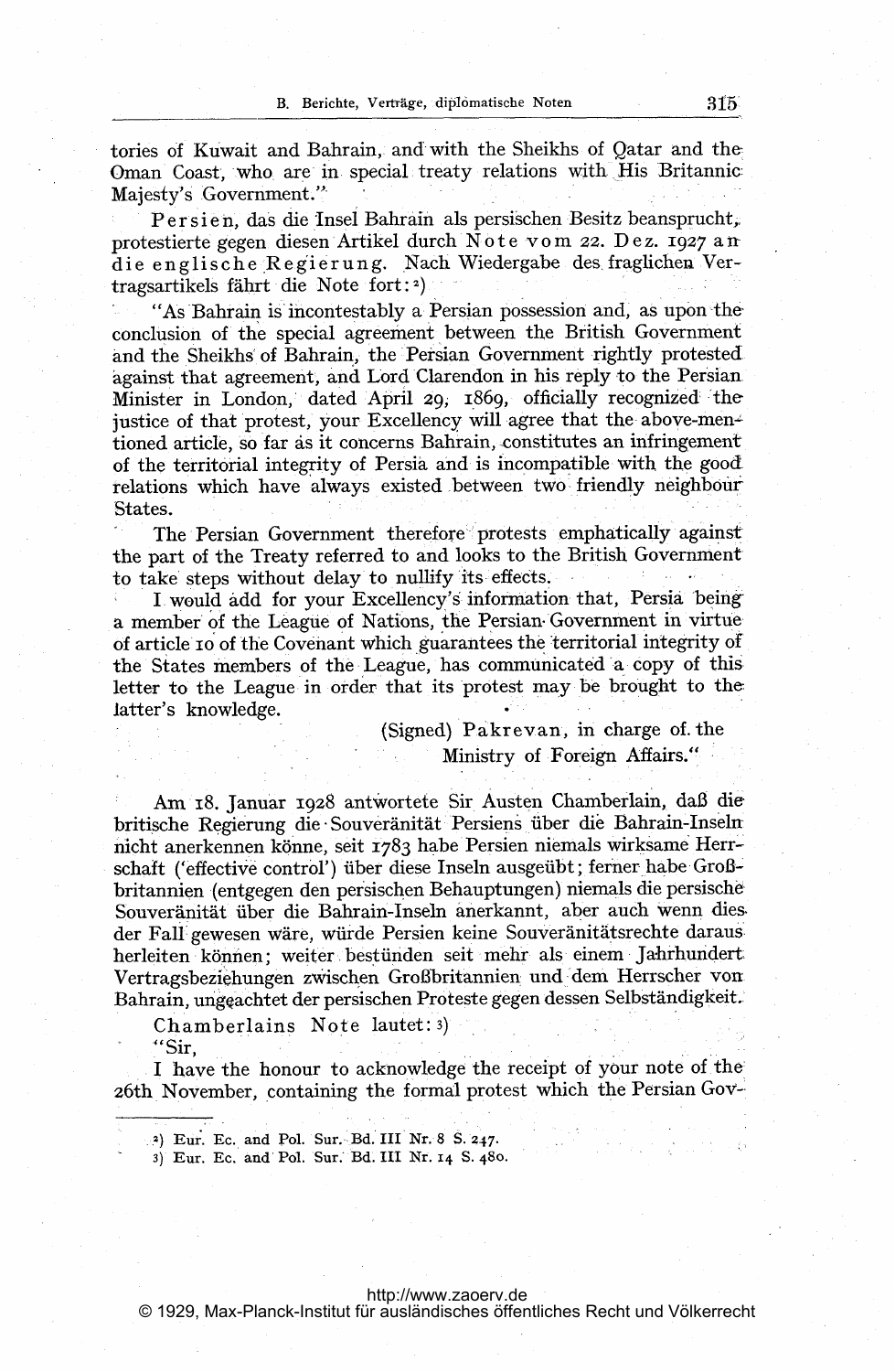#### B16 V61kerrecht

ernment have seen fit to make against the terms of article 6 of the Treaty of Jeddah, concluded on the zoth May, 1927, between His Britannic Majesty: and His Majesty the King. of the Hejaz and Nejd and its dependencies, on the ground that the reference in that article to the Islands of Bahrain is contrary to the territorial integrity of Persia.

2. In reply, I shall be grateful if you will inform your Government that. His Majesty's Government are not aware of any valid grounds upon which the claim of the Persian Government to sovereignty over these islands is or can be based. Geographically, the islands are not a part of Persia, nor are the inhabitants of Persian race. His Majesty's Government are aware that during part of the I7th century and for some years during the latter part of the 18th century Bahrain was -overrun and occupied by Persian troops, or by the followers of certain chiefs from the eastern shores of the Persian Gulf; but it appears to be established that in or about the year 1783 the Government of the Shah were dispossessed of the islands by an invasion of Arab tribes under the .leadership of the direct lineal ancestor of the present sheikh, and that since that date the islands have never at any time been under the effective control of Persia.

3. The Persian Government have on various occasions alleged that their claim to sovereignty over Bahrain has been recognised by His Majesty's Government. While it is not evident that, even if this assertion were justified, it would confer on Persia the right of ownership which on other grounds appears so difficult to establish, His Majesty's ,Government feel that they must once and for all declare this statement to be entirely inadmissible.

4. The special treaty relations between His Majesty's Government and the successive Sheikhs of Bahrain, to which reference is made in the Treaty of Jeddah, have now been in existence for more than a century, the first in the series of undertakings by which these relations are regulated having been signed in the year  $1820$ . The agreements have throughout been concluded on the basis that the Sheikh of Bahrain is an independent ruler. His Majesty's Government do not deny that the claim to independence of the Sheikh is one which has from time to time been contested by the Government of the Shah, and in particular in the discussions which. took place in 1869, to which reference is made in your note. <sup>I</sup> desire, however, to point out that your Government are under a complete misunderstanding in inferring from the terms of the communication made by the late Earl of Clarendon to. the Persian Minister on the 29th April, 1869, that any recognition of the validity of the Persian claims to sovereignty in Bahrain was at that time intended. In that note it was stated that Her Majesty's Government had given due consideration to the protest of the Persian Government 'against the Persian right of sovereignty over Bahrain being ignored by the British authorities', but in no way admitted any such right. On the contrary, the whole tenor of the note should have made'it clear that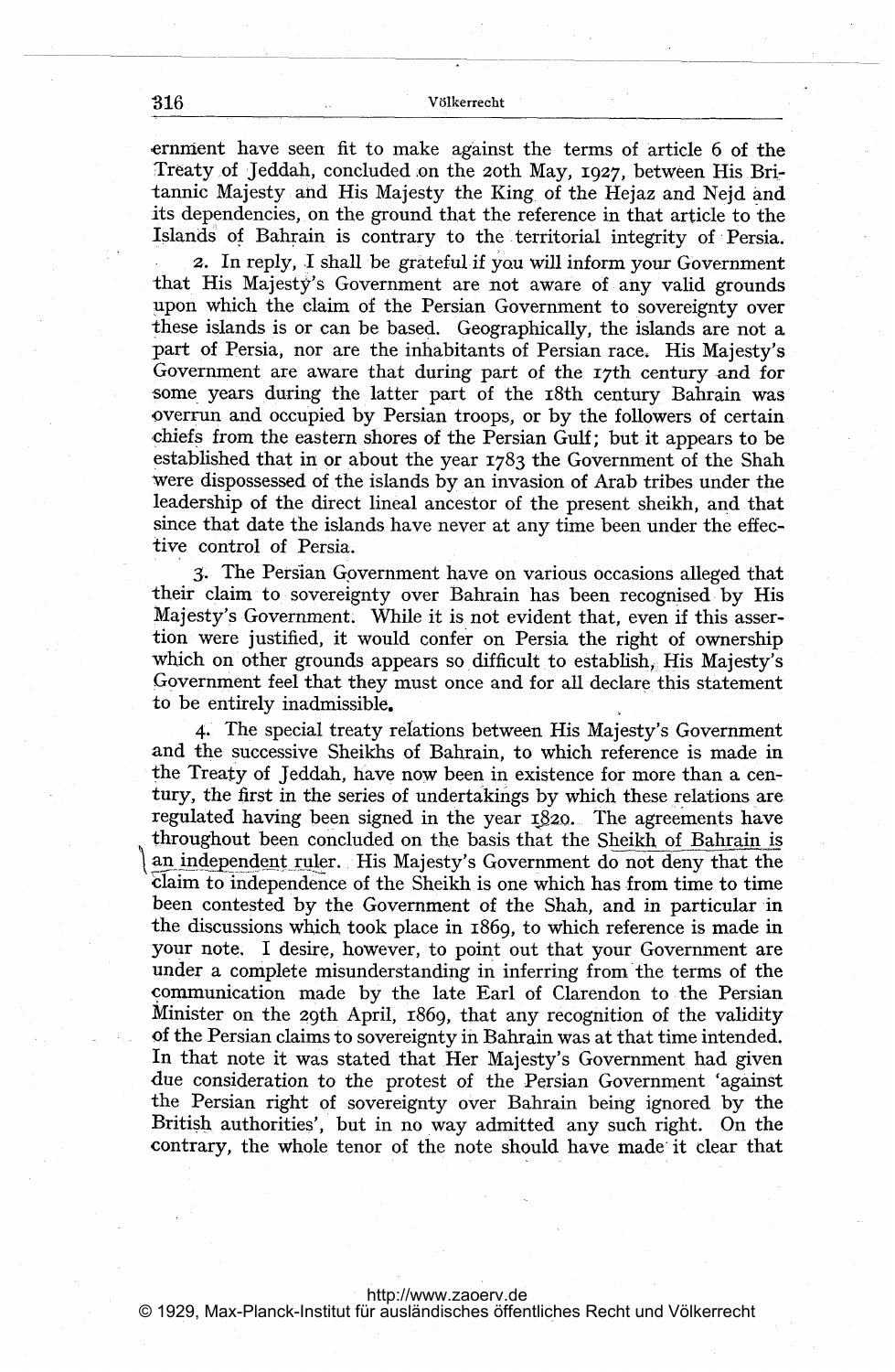Her Majesty's Government maintained their right to enter into direct treaty relations with the Sheikhs of Bahrain as independent rulers; andwhile at the same time it indicated that Her Majesty's Government would gladly transfer to Persia, if she were able and willing to perform. them, certain duties in the Persian Gulf towards the performance of which the treaty relations in question contributed, and offered, in view of the friendly feeling entertained by Her Majesty's Government towards. Persia, to cause the Persian Government to be informed beforehand, when practicable, of any measure of coercion which the conduct of the Sheikhs might have rendered necessary, it is evident that no recognition of the validity of the Persian protest, or of the Persian claim to, suzerainty, was thereby intended or implied. The note, in fact as the Persian Legation at Constantinople was reminded in December 1871 by Sir Henry Elliot, then Her Majesty's Ambassador in Turkey, contains nothing more than an acknowledgment that the Persian claims to suzerainty had previously been made. The numerous supplementary agreements entered into between the British Government and therulers of Bahrain between 1869 and the present day have equally proceeded on the assumption that a'claim to sovereignty in Bahrain on'the. part either of the Government of the Shah or of the Turkish Government could not possibly be admitted by His Majesty's Government,

5. The attitude of'His-Majesty;s Government towards this question was still more clearly defined when in the year 1906 His Majesty's Minister at Teheran, on my predecessor's instructions, addressed to the Persian Government a note stating that. His Majesty's Government have never admitted the ownership or sovereignty of Persia over Bahrain,, and such a claim is, in their view, entirely inadmissible. His Majesty's, Government consider the Island of Bahrain and its inhabitants to be under British protection, and must decline to entertain any furtherrepresentations on the subject.' The note added that this reply had invariably been made to the Ottoman Government, which had on several occasions advanced a claim to Bahrein. In reply to this note a formal protest was received from the Persian Government, in which their claimto sovereignty over Bahrain was based on an agreement, dated the, 3oth August, 1822, between Captain William Bruce, 'the special commissioner of the British Government'. and the Prince Governor of Shiraz. This agreement, however, as was pointed out in a reply from. His Majesty's Minister on the 2nd January, 1907, and again on the 23rd February, 1907, was promptly disavowed at the time by the proper representatives of His Britannic Majesty, as having been entered into without authority, and His Majesty Fath Ali Shah also refused to recognise its stipulations, and,expressed his displeasure that the Prince, of Shiraz should have entered into any engagements with the Britisli Government without his knowledge or instructions. In these circum stances. having regard to international law and custom, the agreement cannot be regarded as ever having possessed any binding force.

6. From the foregoing remarks you will observe'that the Persian-